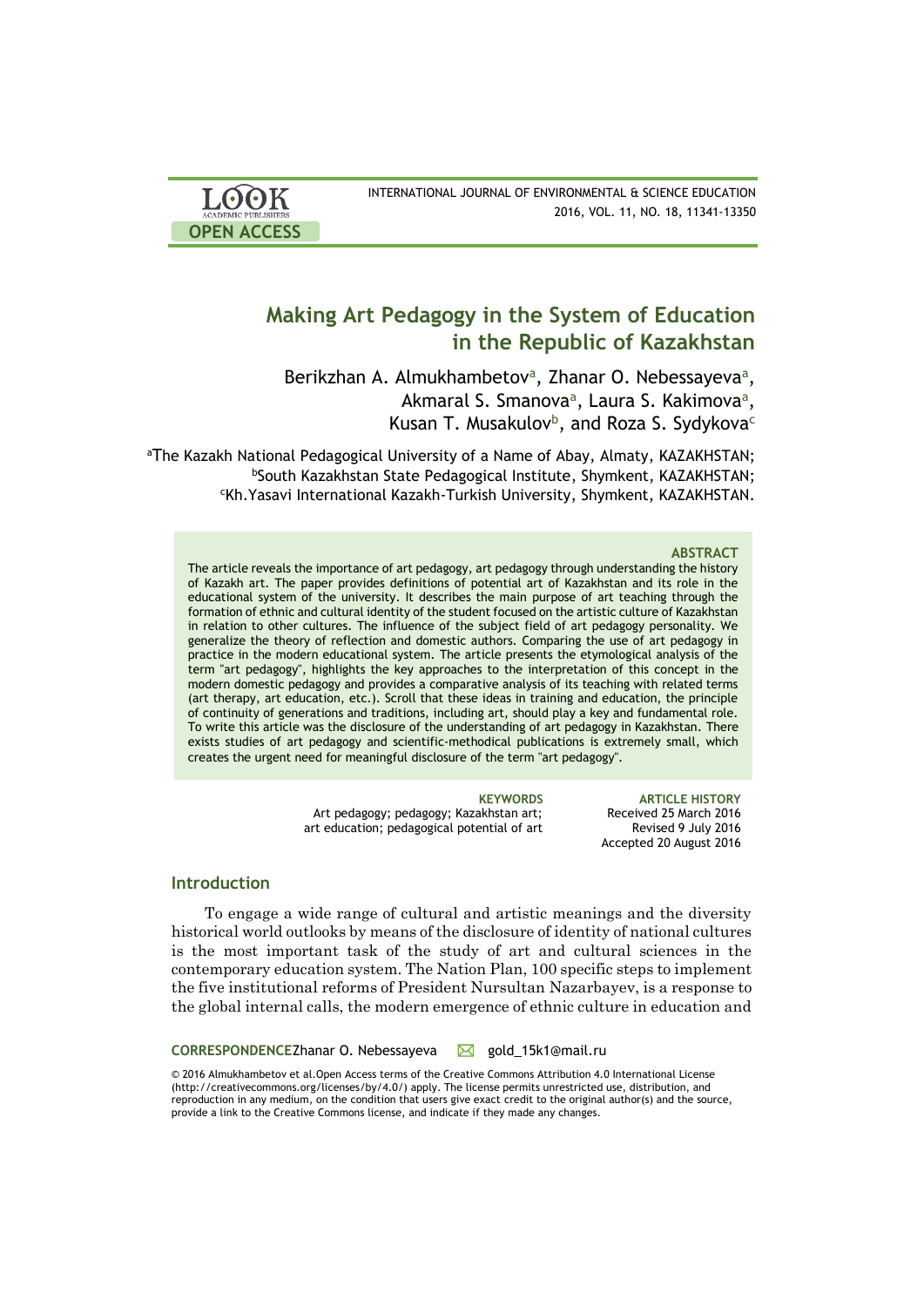at the same time NATION PLAN for entry into the 30-ku developed countries under the new historical conditions (quoting President Nursultan Nazarbayev. (Plan nacii, 2015).

Humanitarian knowledge in the study of art history and cultural studies serves as the relationship of the universal and the regional. That is why the educational curricula and programs in the Republic of Kazakhstan are based on ethno-cultural model of general and vocational education, in connection with the national and regional components. Art education leads to creativity motivating young people to ask questions about forms of self-expression and think about dominant ideological discourse. Learning arts contributes to the cultural education of the individual, which is a very important factor, as the identity and mentality of any social group are based on the culture of its members.

Schools play an important role in helping people to understand the cultures of other ethnic groups in multi-cultural countries. Innovative curricula and programs that use creative disciplines and creative pedagogy enhance crosscultural understanding and tolerance. This ability is particularly important in the face of threats facing society in the XXI century. For example, due to changes in society that affect the family structure, children are often deprived of parental attention. In addition, due to lack of communication and the ability to build relationships within the family, children often run into a number of emotional and social problems. Moreover, it becomes more difficult (especially in urban areas) to transmit cultural traditions and creative skills within the family (Praliev et al., 2014).

Today, Kazakhstan's culture continues to evolve, based on the same principles of unity and desire for peace. Peoples of Kazakhstan celebrate the ancient nomads' holiday Nauryz and Orthodox Easter, the Muslim KurbanAit and the Christmas Day with the same joy. To speak in three languages - Kazakh, Russian and English has become a natural norm for the young generation of Kazakhstan (Praliev et al., 2014).

### **Aim of the Study**

To investigate the potential art of Kazakhstan and its role in the educational system.

## **Research questions**

What is the essence of "art-pedagogy"?

# **Method**

The main purpose of teaching "History of Art of Kazakhstan" is the formation of ethnic and cultural identity of students who are focused on the artistic culture of Kazakhstan in relation to other cultures and on the development of artistic and future specialists' humanitarian consciousness that could fit the purpose of ethnic and cultural education.

Art is one of the forms of social consciousness, a particular kind of almost spiritual development of the world (citation from the Philosophical Encyclopedia, 1983). Art, modeling a certain type of culture, vividly recreates the complete "picture of the world" of the era. Tradition is a fundamental notion of artistic culture as the existence of artistic culture without traditions is impossible. Concepts such as continuity, heritage and identity are related with the term "tradition". The traditional Kazakh art culture is based on ancient multigenre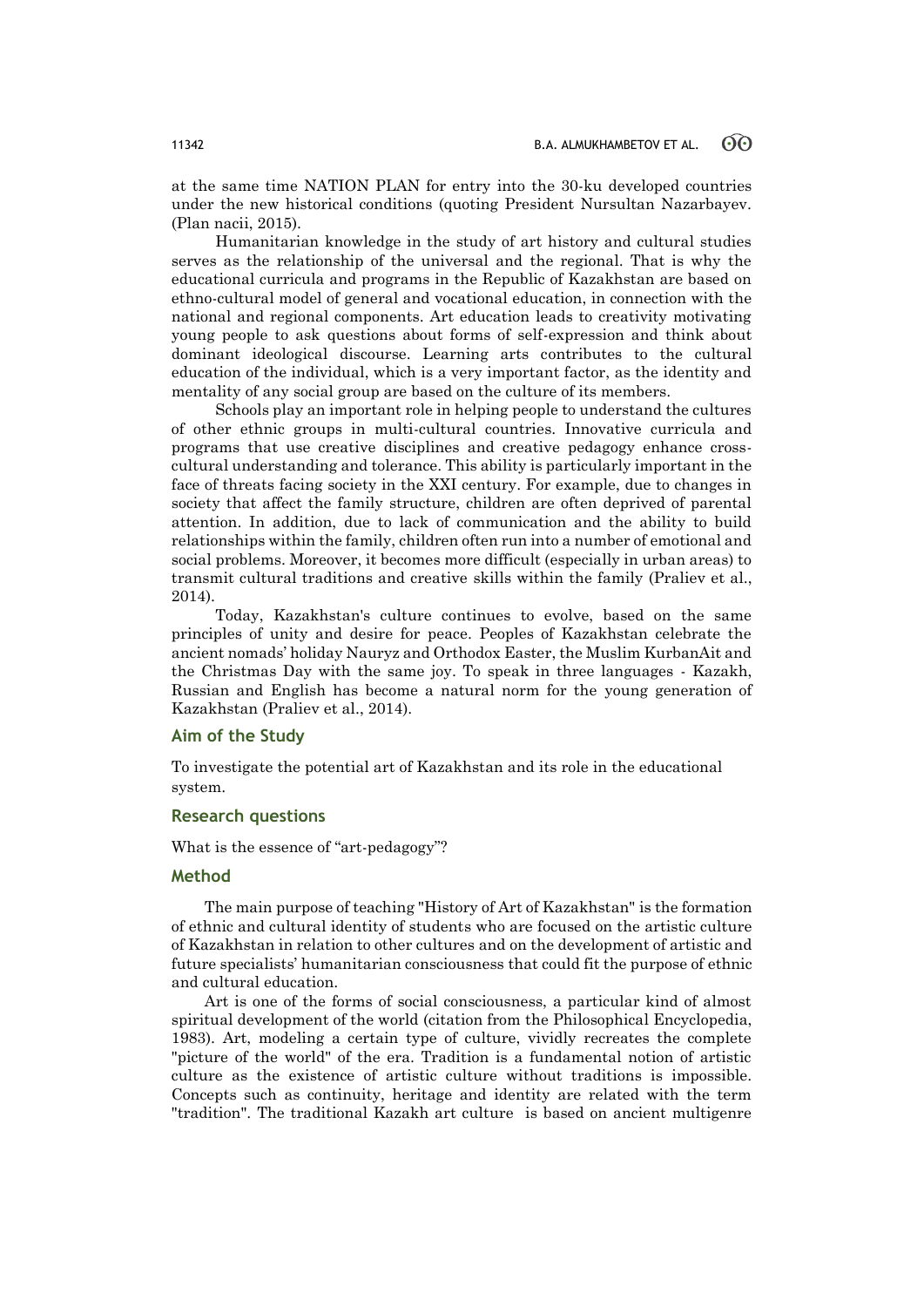#### 60 INTERNATIONAL JOURNAL OF ENVIRONMENTAL & SCIENCE EDUCATION 11343

culture that include the synthesis of different types of arts. Its important component is the valuable and informative indicator reflecting its originality and integrated features. It could be considered as means of esthetic, musical and art education of the personality. (*Baltabaev M.H. Educational Cultural Studies: Textbook. Almaty, RISC KAO name Altynsarin. 2000, 268 p. - P.122.) Добавить надо*

Human creative possibilities of art were seen by society long before the formation of representations about art pedagogy. In this regard, the logic of the study required the analysis of the historical experience of the deliberate involvement of art to the solution of pedagogical problems. We needed to figure out the place of the arts in education and social services in different historical periods, the role of art in the process of becoming a person withdrawn by known philosophers, educators and thinkers of the past.

Special interest was shown in the history and development of the professional theater, music and art education, the history of Russian and other foreign cultures. The publication of artistic activities in the historically significant pedagogical trends (Waldorf pedagogy, the French group "New Education", "School of Dialogue of Cultures", museum education, theatrical pedagogy) were studied. In particular, in the concept of the art education developed by M. H. Baltabayev it is noted that perception of different types of art in their interrelation solves problems of art education of the personality. (*Baltabayev M. H. Modern art culture of Kazakhstan: gnoseology, mentality, continuity, prospects. – Almaty, 1997. – 156c*.). Добавить надо

The current experience of using art in the social and educational sphere was studied by analyzing

- the programs in the system and additional general education (Pralievet al., 2014).;
- the publications reflecting artpedagogicheskoy practice activities in educational institutions of various types in different regions of Kazakhstan (Almaty, Astana, Shymkent, Karaganda, Taldykorgan, Ust-Kamenogorsk, etc.);
- personal observations.

Analytical description of the historical and contemporary experience of using art in the social and educational spheres is complicated by the need of studying a wide range of interrelated and interdependent phenomena, processes and facts.

### **Data, Analysis, and Results**

Thus, combined with an analysis of the contemporary experience of the use of art in education the historical perspective suggests that the pedagogical potential of art was always in demand, and is becoming increasingly relevant in the last decade. There is no coincidence in the fact that the modern pedagogical science is conducted in an active search for the term that most adequately reflects the specificity of practical activities which uses art in order to optimize the solution of problems of education, training, development, formation and support (Davydovskayaet al.). In parallel, there is a formation of the corresponding scientific field called art pedagogy. Extensive practical experience and conflicting scientific research require their scientific systematization and theoretical generalization.

The following result can be stated on the basis of a comprehensive multidisciplinary study of the phenomenon of art and its social and educational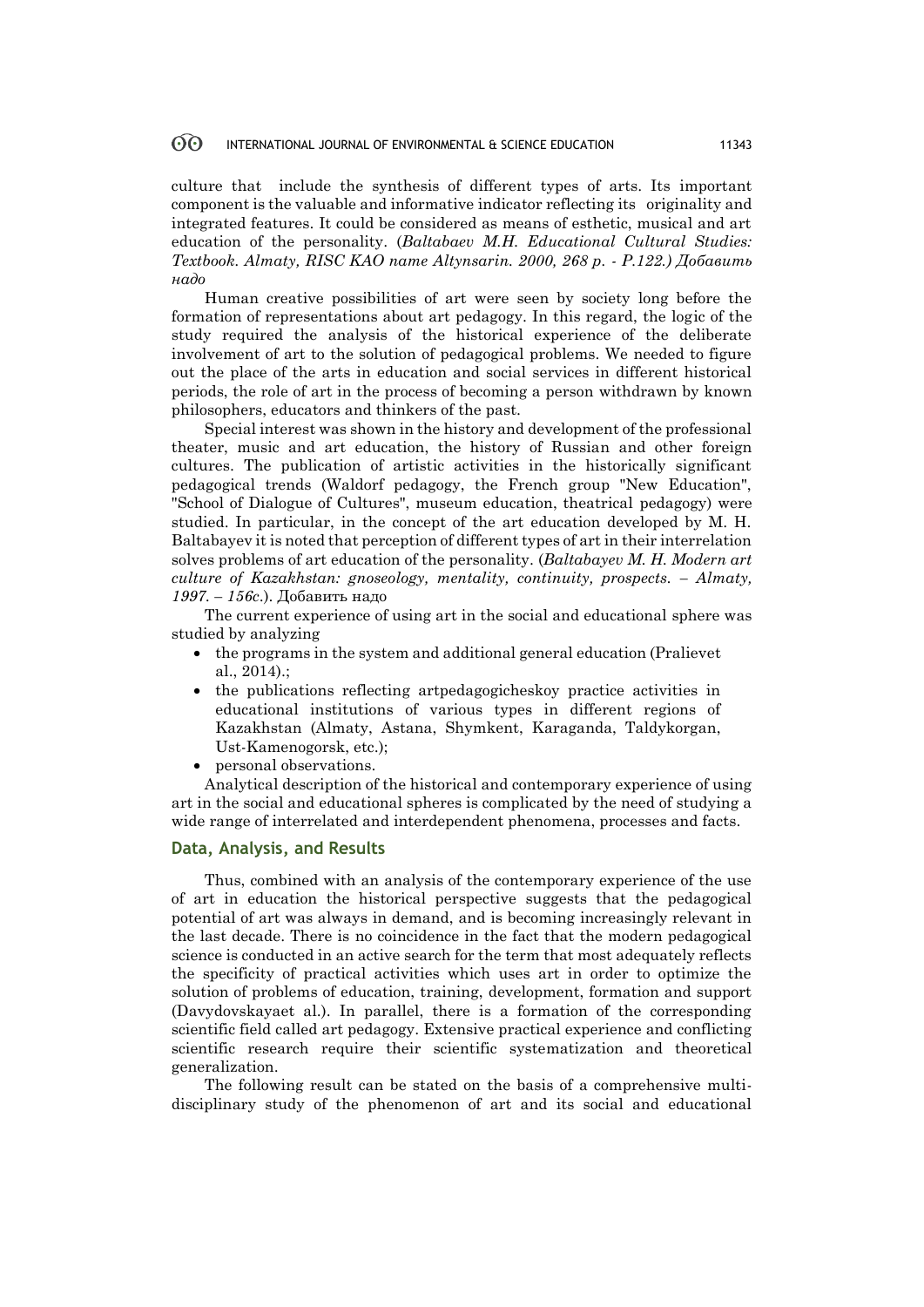functions and the nature of effects on human. Art, as a dynamic, multifunctional system, has a distinct potential to address problems of education, training, development, support and socialization of the person. The essential closeness of art and pedagogy and deep relationship between artistic and educational activities emphasize the need to deliberate the resource actualization of art in order to improve the image of the masticatory efficiency of the process. The analysis of the psycho-physiological, psychological, socio-cultural aspects of the impact of different types of art per person allowed to reveal and justify the purpose of the means of art in education. By affecting cognitive, emotional, behavioral spheres of the person, the rational and the intuitive, the conscious and unconscious aspects of the human psyche, art can similarly solve a significant amount of pedagogical tasks, providing a holistic inclusion of participants in the educational process.

The results of the analysis of the historical and the contemporary experience of art opportunities in the social and educational sphere allow us to formulate an important position for further research. Since ancient times the pedagogical culture of mankind has practiced different approaches to the integration of the art facilities in the context of educational activities:

 • as a special training in the arts (art, music, dance, theater education);

• as a means of therapy and correction;

• as a means of solving specific problems of education, training,

development, socialization, and support for the younger generation.

The experience of integrating pedagogy and arts in cultural-historical perspective normally proposed varying and advisable use of different types of art (music, theater, visual arts, dance, etc.) or their syncretic unity. One of the conditions to achieve the pedagogical effect of the action of art in a productive educational experience is free self-expression, spontaneous manifestation of itself in art, as well as providing students with the right to independently look at, listen to and feel the perception of works of art and share their experiences with others. A priority trend of therapeutically-oriented use of arts in teaching activities, current in modern practice, unnecessarily narrows the pedagogical potential of art and sends it in a narrowly delineated harmonizing track!

At the same time, the analysis of historical and contemporary experience of the use of the pedagogic potential of art suggests the existence of objective historical and cultural preconditions for the conscious use of the potential of art in a purely pedagogical purposes and the formation of art pedagogy as an independent direction of pedagogical science, exploring the possibilities of art as a means of solving problems of education, training, support and socialization of the person. Art pedagogy carries interdisciplinary, practice-oriented trait, which fully reflects the trend towards the integration of knowledge specific for modern human cognition. As one of the promising areas of application of pedagogical potential of art in the context of art pedagogy is the process of training of the future teacher in the conditions of high school.

## **Discussion and Conclusion**

Despite the fact that Kazakhstan has accumulated practical material on the use of the potential of art in the upbringing of children, art pedagogy begins to form as an evidence-based method just now. Until recently, this perspective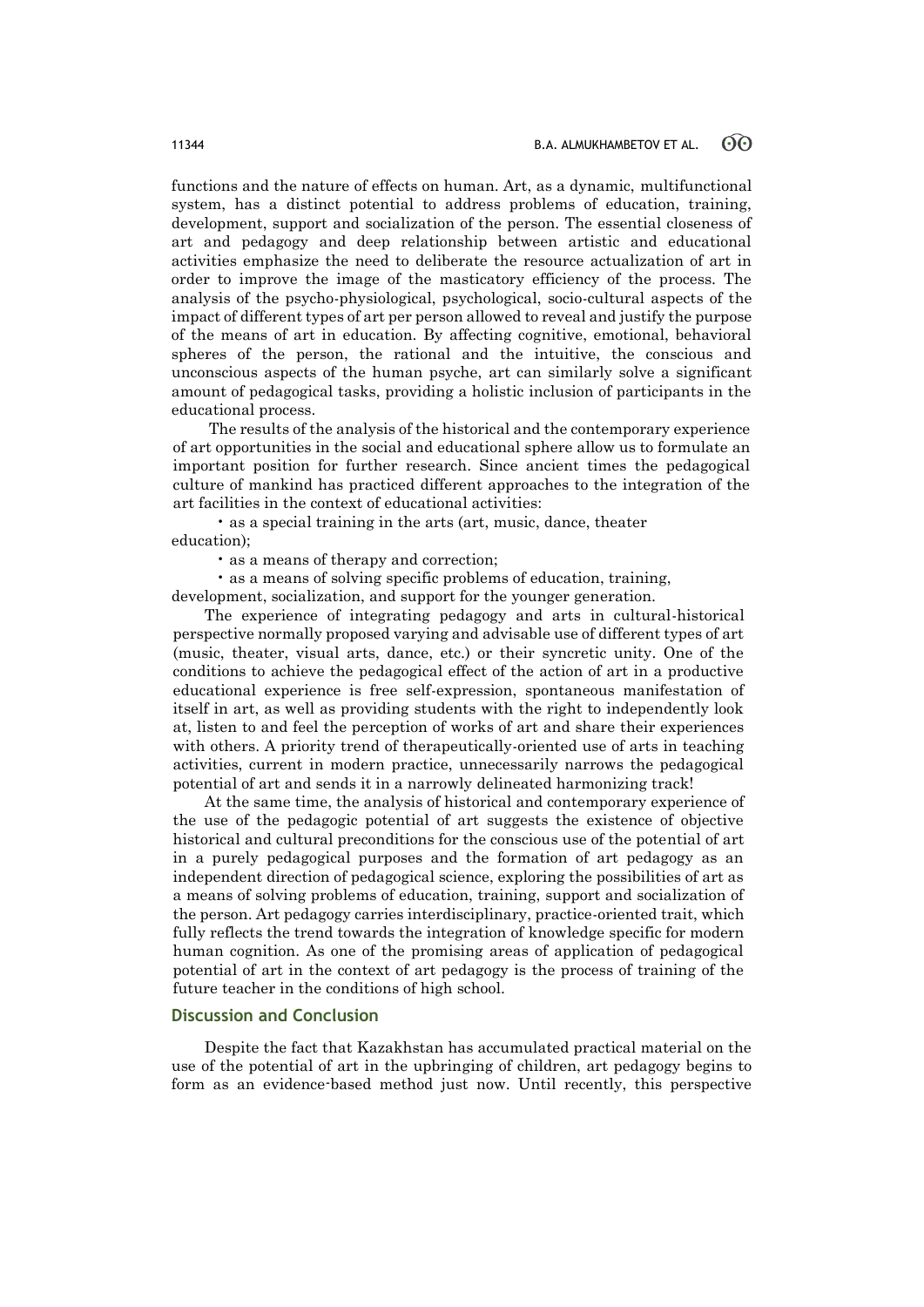#### **ගි** INTERNATIONAL JOURNAL OF ENVIRONMENTAL & SCIENCE EDUCATION 11345

direction uniting educational opportunities for all forms of artistic activity of the subject was not known enough. It was the reason for its disparate interpretations.

Thus, the existing research on art pedagogy, together with scientific and methodical publications, is extremely small, which creates the urgent need for meaningful disclosure of the term "art pedagogy". The modern term "art pedagogy" is a two-part synthetic method of education. According to researchers conducted by G.I. Zhelezovsky, D.S. Lotte, V. I. Skvortsovaet. Al. (Zhelezovsky & Eremin,1999) it is the simplest form of foreign-language terms, phrases that most vividly express the defined (in the form of a noun) and the determiner (in the form of adjective, rarely - the communion or noun) elements that have arisen in domestic science by tracing the inner form and the outer form of borrowing an established English-language term.

Thus, the term "art pedagogy" itself includes two concepts. The first of them is "Art". Being taken from English it means skill, crafts, arts. The second concept "pedagogy" (Greek paydos – child; ago –to lead; to lead a child) - the science of education, development and human learning. Combining these two terms-the element art pedagogy has an integrity and a new entity that cannot be reduced to a set of its components, and becomes "more than the sum of these components."

So, literally we understand the pedagogy of art as education and human development through art. One of the most prominent founders of "Education through Art" - G. Reid once attached a particular importance to this term. According to his concept, the combined concepts of "art" and "pedagogy" expose a conscious shift from "processes of education" in its conventional sense to living a constructive alliance between child and adult in the space of art. This definition let'sus avoid any sense of authoritarianism in parenting. "Not training in art, not a place of art in the upbringing, but the education of humanistic path through art»(Shestakov, 1979). G.Rid designated art as the only way of education, pushing it to the role of a comprehensive activity.

The term "artpedagogy" appeared relatively recently inthe domestic sciencein 1997 - after the publication of Y.S.Shevchenko'sand L.V.Krepitsa's scientificmethodical manual "Principles of art therapy and art pedagogyin working with children and adolescents». However, the most intensive dissemination of the term "art pedagogy" comes later in 2001, after the publication of the textbook "Art Pedagogy, Art Therapy and Special Education» (Medvedevа et al., 2001).

In recent years, this term (and its syntactical variant of "art-pedagogy" with the hyphenated version) is increasingly being implemented in the conceptual and categorical apparatus of domestic pedagogy and psychology. However, the absence of it in pedagogical dictionaries and textbooks during the time of high implementation of art pedagogic practice contributes to the variety of shades of meaning of the term and to blurring of the functional boundaries of art pedagogy. As an example, we will bring forth a few definitions of art pedagogy as the "synthesis of the two business areas (pedagogy and arts), providing pedagogical process of social formation and development of an adolescent" (Valeeva, 2007); as "a set of tools and techniques of art of artistic and creative activities to achieve educational goals" (Starikov, 2008); as a 'cultural value orientation and the orientation of the subjective personality of the child support problems in the development of its socio-cultural formation through art "(Medvedevа, 2007); as a "pedagogical technology that provides comprehensive educational impact through an integrated series of influence of organized forms of artistic activity of children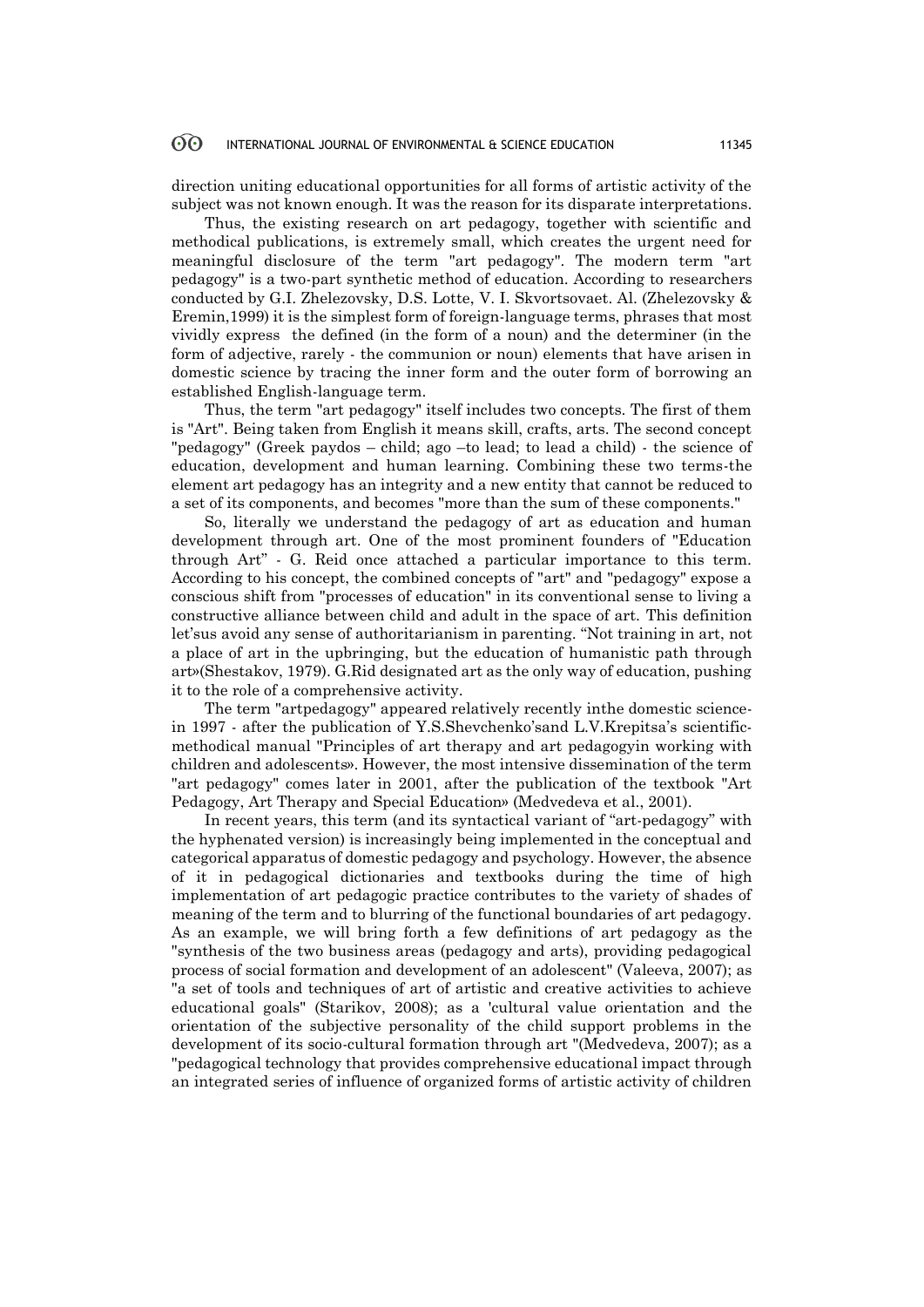(artistic perception, individual and joint artistic creativity, collaboration with established images of artpedagogic games)» (Taranova, 2012), etc.

 The aforementioned interpretations of the term illustrate the idea of the plurality of values and contradictory definitions of "art pedagogy". This, in our opinion, can be explained by the "adolescence" of art pedagogy, designed by its weak conceptual apparatus, as well as distortions in the translation of texts from other languages. However, to analyze the set of definitions of art pedagogy in modern Russian theory and practice we have identified several key approaches to the interpretation of the term (Taranova, 2012).

 At the heart of the art pedagogy there are theoretical and methodological approaches of pedagogy associated with the use of art as a means of education and pedagogical support of the participants of the educational process (children, teenagers, teachers, parents), that is, as a means of the formation of the totality of their personality and the development of individually valuable intentionality. Art pedagogy, from this point of view, focused on the implementation of educational, developmental and value-defining functions. It emphasizes features, existential support and encouragement of individuality as well.

In the conceptual field of pedagogical category the term "artpedagogy" is identified more often as the concept of "art education". However, E.A. Medvedev said(2001): "the concept of" artpedagogy"does not replace the narrower term" art education ". Artpedagogy can be considered within the framework of special education and is not only an artistic education, but all the components of the correction and development process (development, education, training and correction) by means of art, as well as the formation of the fundamentalsof the artistic culture of "(Medvedev et al., 2001).

The main purpose of art education is most often determined by the formation of a "culture of rights", the aesthetic development of the individual, as becoming her emotionally-valuable relation to works of art, artistic taste, aesthetic interests, the development of artistic skills and abilities, etc. ( Bakushinski et al., 2008). Art education as a process of deliberate action by means of art per person is directed at, above all, the formation of tumor in the structure of personality, which are connected with the arts and enable effective communication with him (artistic sensibilities and taste, love of art, evaluation, artistic sensibility, and so on).

At the same time a central place in art education is given to the development of human creativity. "The main task of art education is to discover and develop potential creative abilities" (Bakushinski A., 2008). In addition, art education is seen mainly in the context of learning the art, when the new formation of groups of aesthetically-oriented personality occurs through the primary focus on practiceoriented creative human activity and the accumulation of practical skills.

In contrast to the artistic education, the problem of formation of personality's individual extra-aesthetic phenomena is distinguished first, i.e., the formation of motivational-semantic sphere of the person, his spiritual world, attitude and perception of the world outlook. At the same time, being not as a priority, the artistic development of the individual is also carried out, but it takes place in parallel and does not become an end in itself. Besides, art-pedagogy does not involve the direct teaching of art or study of subjects of artistic and aesthetic cycle. As a result, all kinds of artistic diversity of human activities are implemented more freely and diversely, not only in the artistic and educational process.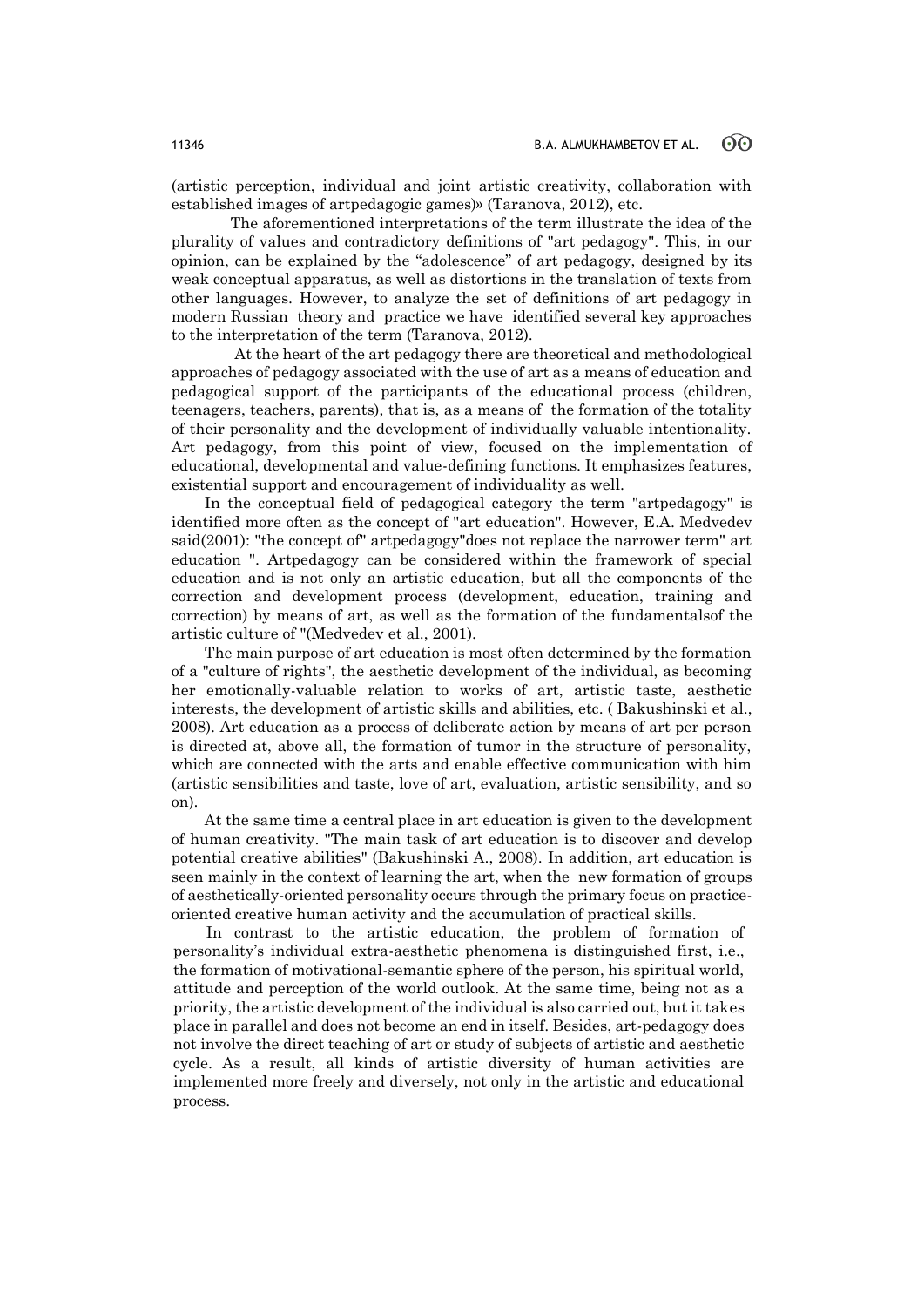#### 60 INTERNATIONAL JOURNAL OF ENVIRONMENTAL & SCIENCE EDUCATION 11347

Thus, the carried out analysis of art pedagogy in the conceptual field of teaching and art therapeutic categories allowed differentiating this area of scientific knowledge from close and somehow related phenomena of pedagogical theory and practice. This creates the possibility of determining the phenomenological characteristics of art pedagogy at the present stage of its development, which activates mechanisms of personal development and define the specifics of its pedagogical potential.

Thus, under art pedagogy we understand integrative area of modern humanitarian knowledge of the laws, principles and mechanisms of the use of pedagogical potential of different kinds of art and the forms of artistic activity of the individual in order to optimize the professional pedagogical solutions of its education, training and development (not pursuing meanwhile the special purposes of serious art education).

The humanitarian nature of the study, announced at the level of methodology, goals and objectives led to the specifics of the arrangement, content and evaluation of the results of experimental work on testing art pedagogic model for training teachers. Experimental training was carried out in searching and approbating mode, which resulted in the gradual build-up range of implemented forms of art pedagogic activities, the variability of combinations of supporting areas, and in multiple testing copyright of the art-pedagogic lessons on similar topics. Some of the components of the theoretical model were worked out simultaneously in different classrooms, maintaining the original design, value-sense orientation, goals, objectives, content, common logic and strategy of assignments completion. At the same time, the methods, techniques, "set" of art pedagogic funds, equipment and methodical course of employment varied depending on the characteristics of the audience.

In our opinion, such an approach is the most adequate to the content of the concept "support", which implies not algorithmic steps, but the variation in the choice of means used situationally, and based on specific educational tasks and conditions of pedagogical interaction. During the course pilot / experimental groups of students were not allocated deliberately, as this would conflict semantically with the humanitarian nature of our research.

Students, as subjects of the educational process, have characteristics of absolute uniqueness. Because of this, the personal composition of any group is unique like an integrated socio-psychological body, so attempts to use comparisons of aggregate subjects that are of different nature to identify the dynamics of the results are incorrect. The fact that the composition of students of parallel groups by level of preparedness for premised art pedagogic interaction, by the level of general cultural development and by the level of the formation of emotional, intellectual, motivational and other areas (as the diagnosis showed) is significantly different from each other can be an additional argument for this claim.

Not only the specifics of the pedagogical process itself, but also the nature of art pedagogy based on the inclusion of the art facilities in the training process was taken into account during the arrangement of experimental learning outside the context of intergroup comparisons. The perception of art and artistic expression is priory subjective, multi-layered, and therefore biodiverse.

The refusal to release the control groups was also dictated by psychological reasons. Simultaneous work of the teacher in experimental and control groups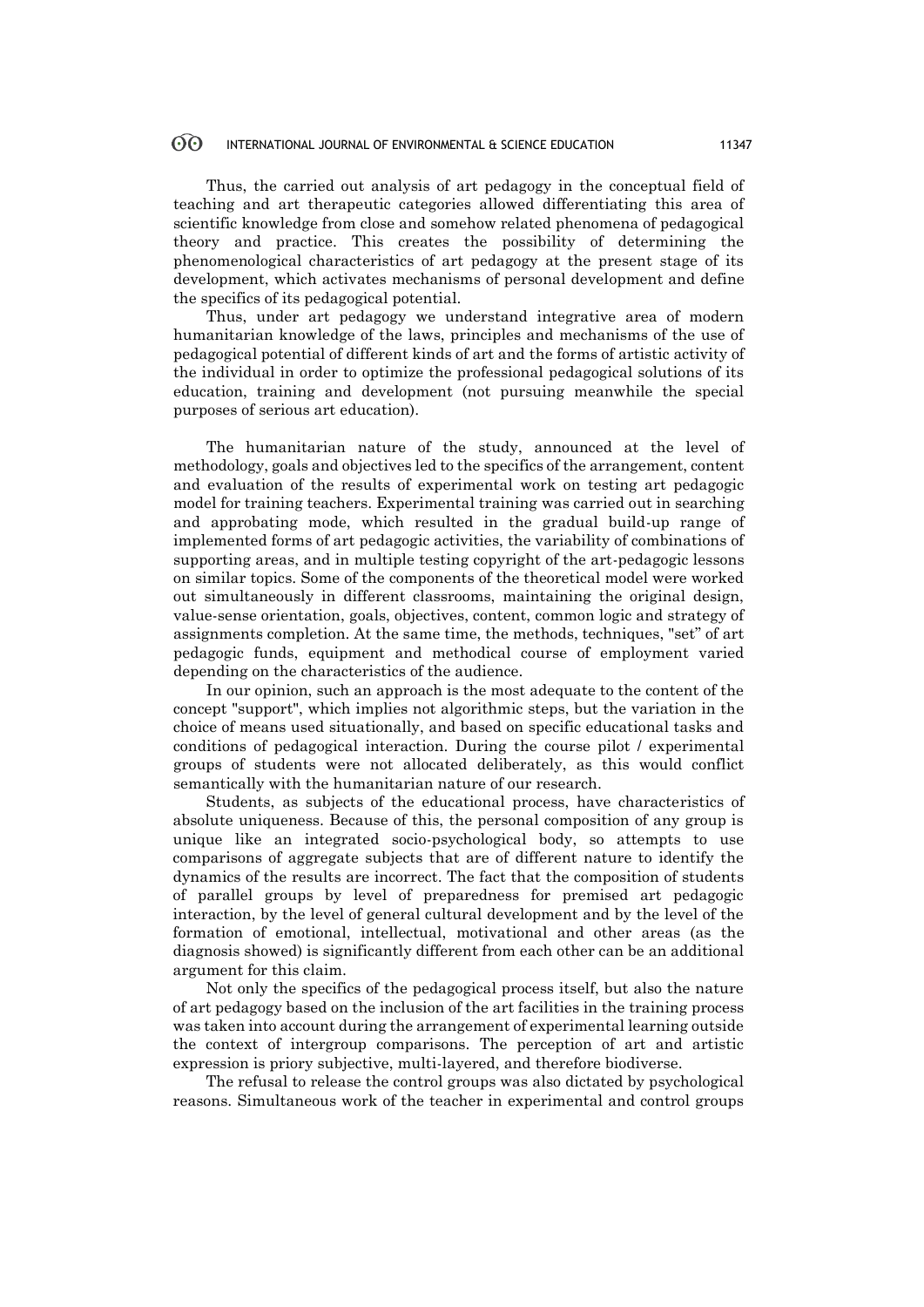objectively compels her/him to work in each of the groups in different ways. It affects the action of Pygmalion effect (self-fulfilling prediction) when the researcher inadvertently acts so as to obtain the desired difference between the control and experimental groups, confirming the validity of the hypothesis and protected ideas. It seems that such a position is contrary to the nature and ethics of humanitarian cooperation, which art pedagogy is based on.

The comparison of the results of training students in the group, where the author of the study worked, and in the groups, where other teachers worked is meaningless because the study did not attempt to prove that the use of art pedagogy ensures the best and the only possible result in the preparation of teachers. We are talking about the development and testing of one of the possible ways to improve the modern training of future teachers in the educational process ensuring the complementarities of cognitive, emotional, and activity experience in the profession and personal development. Art pedagogic means in this case is considered as an innovative resource of modernization (optimization) of the educational process of the university. Art pedagogic, for the time being, is complementary in nature in relation to the traditional forms of teacher training. The study offers one of the innovative ways to solve problems of art pedagogy in preparing teachers.

 Its predictive capacity is offered by the possibility of organizing on theoretical and methodological basis of a number of areas of work. In particular, what seems to be perspective here is the experimental study of the specifics of art pedagogy in vocational teacher education levels of undergraduate and graduate programs, as well as study of the feasibility of art pedagogy at other stages of continuous pedagogical education (core classes, teacher training colleges, training of educators).

At the theoretical and methodological level further in-depth study of the mechanisms of pedagogy's integration with different types and genres of art is necessary to identify patterns of their pedagogical system combination. Special attention is required to study the pedagogical potential of the national art and its application of opportunities within art pedagogic support of future teachers' training.

The improvement of the technological support of art pedagogy assumes its specification, taking into account the individual characteristics of private educational process (age, gender, ethnic and cultural characteristics of the participants, the scale of educational space, the type of educational institution, etc.). The art pedagogic software in various disciplines of professional training of future teachers requires further scientific and methodological development and testing.

Objective ability to fully influence the art of human body with its complex mental spiritual nature speaks about the viability and relevance of the ideas of the art of pedagogy, which plays an important role in solving the problems of humanization and humanization of modern education.

### **Disclosure statement**

No potential conflict of interest was reported by the authors.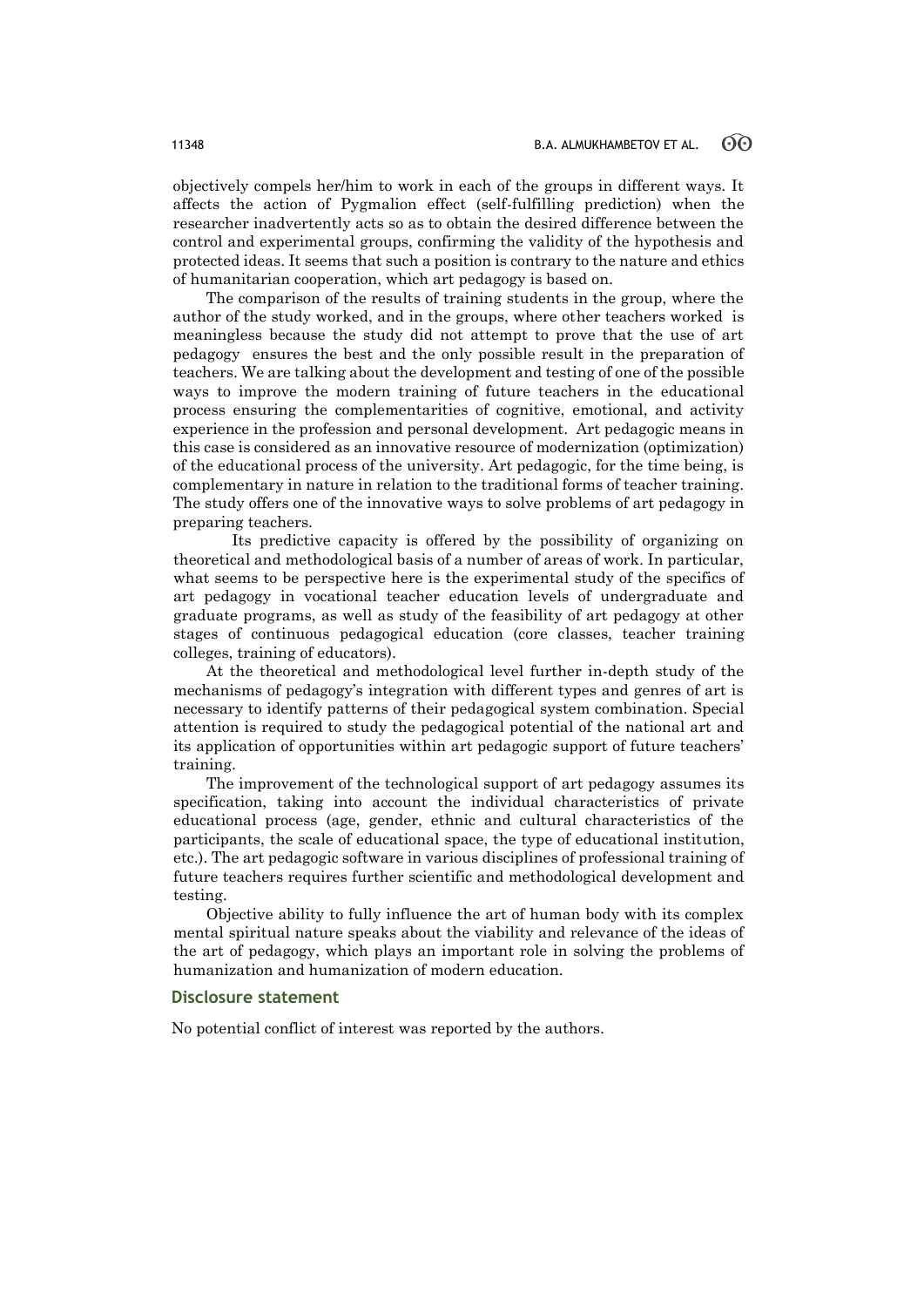#### 60 INTERNATIONAL JOURNAL OF ENVIRONMENTAL & SCIENCE EDUCATION 11349

#### **Notes on contributors**

**Berkizhan A.Almukhambetov -**holds a PhD in Pedagogy and now works asDirector of the Institute at Kazakh National pedagogical university of a name of Abay, Almaty, [Kazakhstan.](https://en.wikipedia.org/wiki/Kazakhstan)

**Zhanar O. Nebessayeva –**holds Postdoctoral Student and works at the Kazakh National pedagogical university of a name of Abay.

**Akmaral S. Smanova –** holds PhD in Pedagogy and now works as Head of Department at atKazakh National pedagogical university of a name of Abay, Almaty, [Kazakhstan.](https://en.wikipedia.org/wiki/Kazakhstan)

**Laura Sh. Kakimova –** holds PhD in Pedagogy and now works as Deputy Director at atKazakh National pedagogical university of a name of Abay, Almaty, [Kazakhstan.](https://en.wikipedia.org/wiki/Kazakhstan)

**Kusan T. Musakulov –** holds PhD in Pedagogy and now works at South Kazakhstan State Pedagogical Institute, Shymkent, Kazakhstan.

**Roza Sh. Sydykova–**holds PhD in Pedagogy and now works as Professor at Kh. Yasavi International Kazakh-Turkish University, Shymkent, Kazakhstan.

#### **References**

Art and children(1969): Esthetic education abroad. Under the editorship of, M: Art.121.

Bakushinski А.(2008).Hudozhestvennoe tvorchestvo I vospitanie. 49.

Filosofskii enciklopedicheskii slovar.(1983).

- *Baltabaev M.H. Educational Cultural Studies: Textbook. Almaty, RISC KAO name Altynsarin. 2000, 268 p. - P.122. Добавить надо*
- *Baltabayev M. H. Modern art culture of Kazakhstan: gnoseology, mentality, continuity, prospects. – Almaty, 1997. – 156c. Добавить надо*
- Маdаnоv G., Barmankulova B., Оrdabaev А.(1998). Каtalog hudozhestvennogo proecta «Vavilonskayia bashniya» Аvt. Proekta ; avt. st.; per. na kaz.yaz. D.Bazarbaeva; per na аngl.yaz. L.Vlasenko. Аlmaty: fond Sоros-Каzаkhstаn. 58.
- Мedvedeva Е.А.(2007). Sociokulturnoe stanovlenie lichnosti rebenka s problemami psihicheskogo razvitiya sredstvami iskusstva v obrazovatelnom prostranstve: dis.d-ra psih. nauk.Nizhnii Novgorod.
- Medvedeva E.A., Levchenko I.Yu., Komissarova L.N., Dobrovolsky T.A. (2001). Art pedagogics and art therapy in vocational education/ M: Prod. Akademiya center. 24.
- Medvedeva E.A., Levchenko I.Yu., Komissarova L.N., Dobrovolsky T.A.(2001). Artpedagogika I artterapia v specialnom obrazovanii : Izd.Centr «Аkademiya». 25.
- Plan nacii (2015). 100 konkretnih shagov po realizacii piati institutecionalnih reform Glavi gosudarstva Nyrsultana Nazarbaeva[. http://www.inform.kz/rus/article/2777943](http://www.inform.kz/rus/article/2777943)
- Praliev S.ZH., Kenzhebaev G.K., Ospanov B.E., Aitbaeva A.B.,Muzafarov R.R.,Sultanova M.E.,Shaigozova Zh.N.(2014).Artobrazovanie: Uchebnic dla vuzov Almaty:KazNPU im. Abaia. 12.
- Praliev S.ZH., Kenzhebaev G.K., Ospanov B.E., Aitbaeva A.B.,Muzafarov R.R.,Sultanova M.E.,Shaigozova Zh.N.(2014).Artobrazovanie: Uchebnic dla vuzov Almaty:KazNPU im. Abaia.12, 314. Убрать надо так- как одна и та же литература не пишется 2 раза

Shestakov V.(1979). Essays on the history of aesthetics. From Socrates to

Hegel. 372.

Shevchenko Yu.S.,(1998). Principle of art therapy and art pedagogics in work with children and teenagers fastens: method. grant. Balashov, 56.